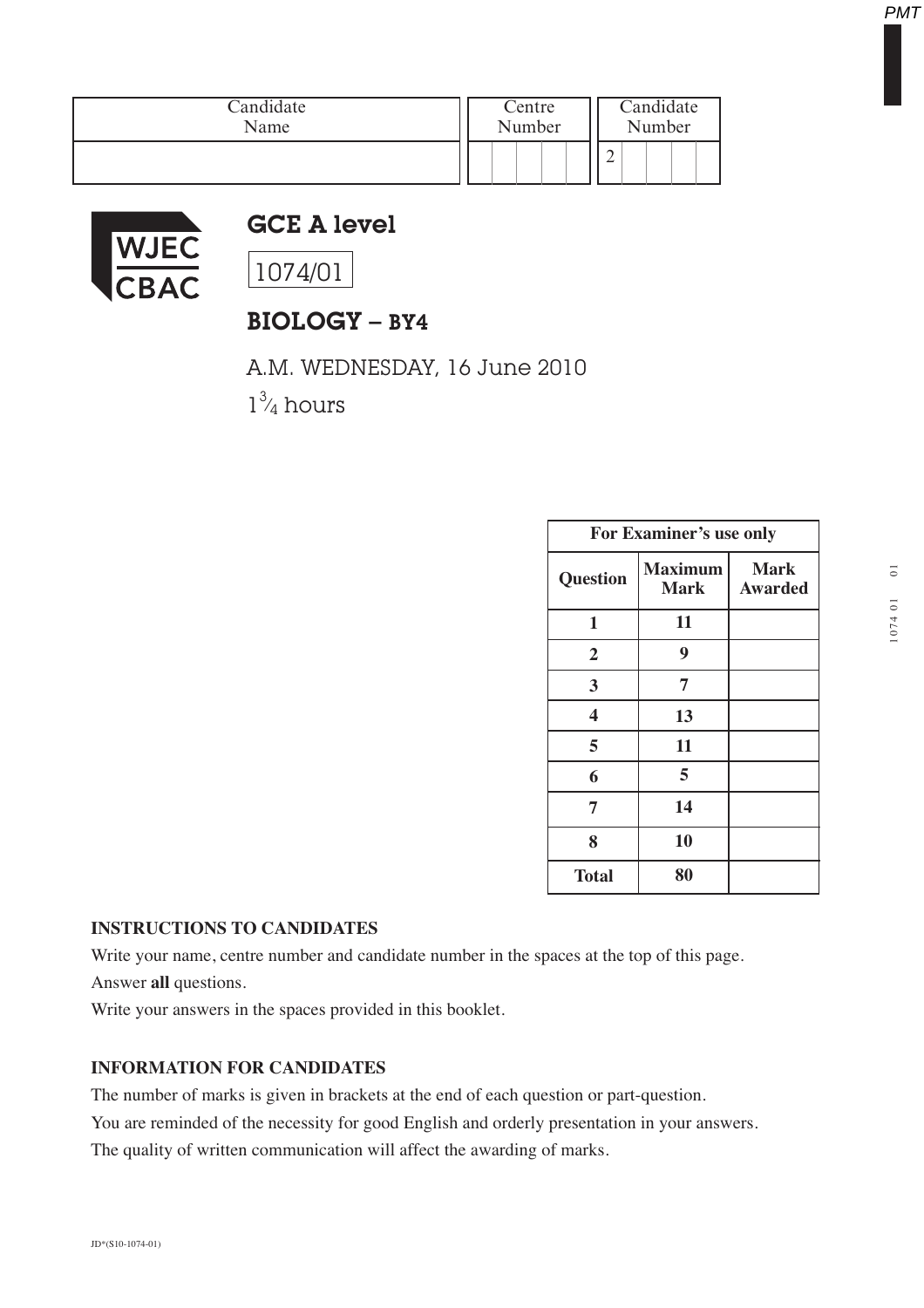Examiner only

The diagram below shows the inter-conversion of two molecules. 1.

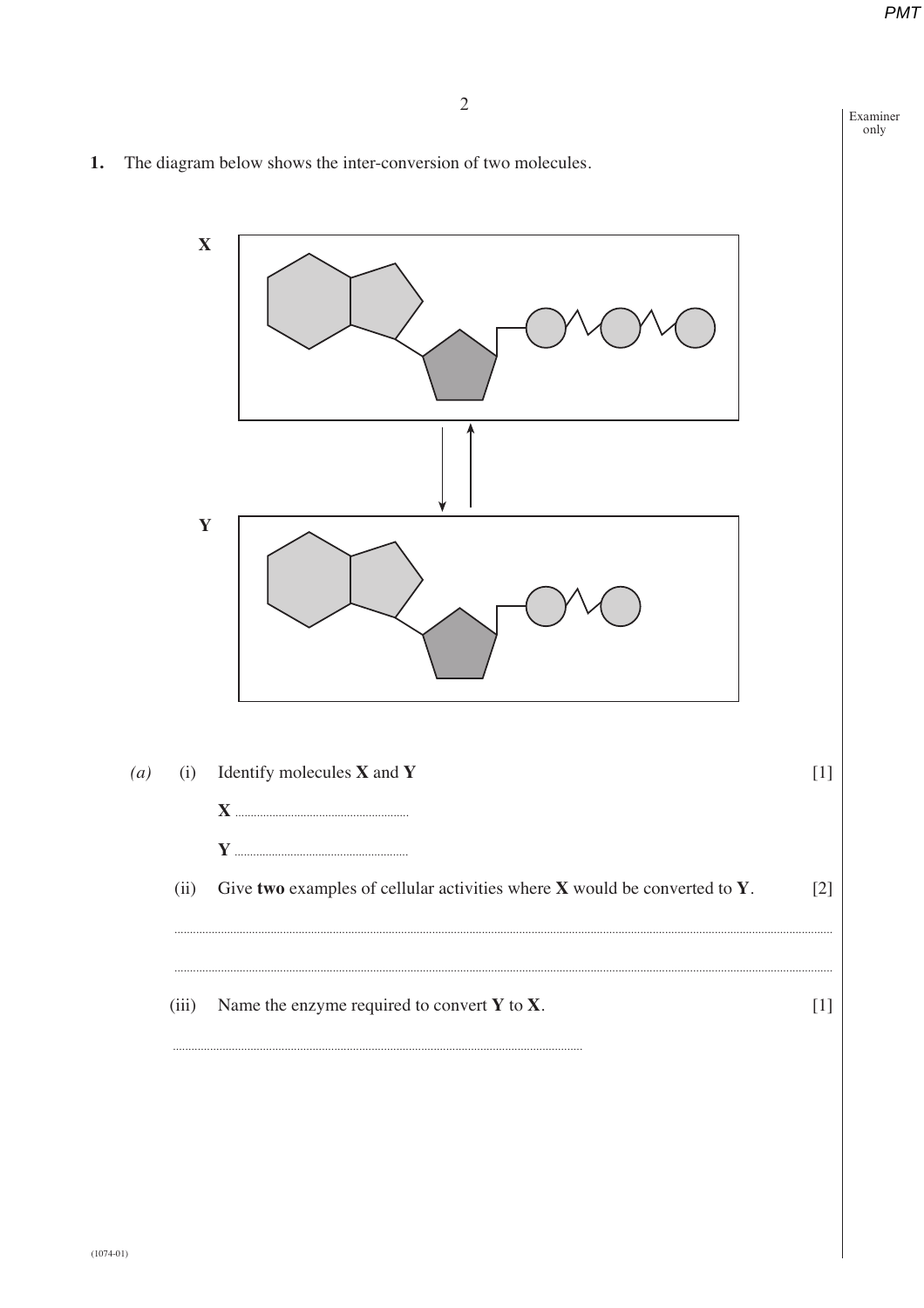The diagram below shows the components involved in a sequence of events on the inner mitochondrial membrane.  $(b)$ 



| (i)   | Name this sequence of events.                                                                                                                                                                                     |      |
|-------|-------------------------------------------------------------------------------------------------------------------------------------------------------------------------------------------------------------------|------|
| (ii)  | Identify structures <b>A</b> and <b>B</b> .                                                                                                                                                                       | 12   |
|       |                                                                                                                                                                                                                   |      |
|       | <sup>R</sup>                                                                                                                                                                                                      |      |
| (iii) | As electrons are transferred along this membrane energy is made available. Using the<br>information in the diagram above, explain how this energy is used to produce<br>molecule X shown in the diagram opposite. | 14 I |
|       |                                                                                                                                                                                                                   |      |
|       |                                                                                                                                                                                                                   |      |
|       |                                                                                                                                                                                                                   |      |
|       |                                                                                                                                                                                                                   |      |
|       |                                                                                                                                                                                                                   |      |
|       | (Total 11 marks)                                                                                                                                                                                                  |      |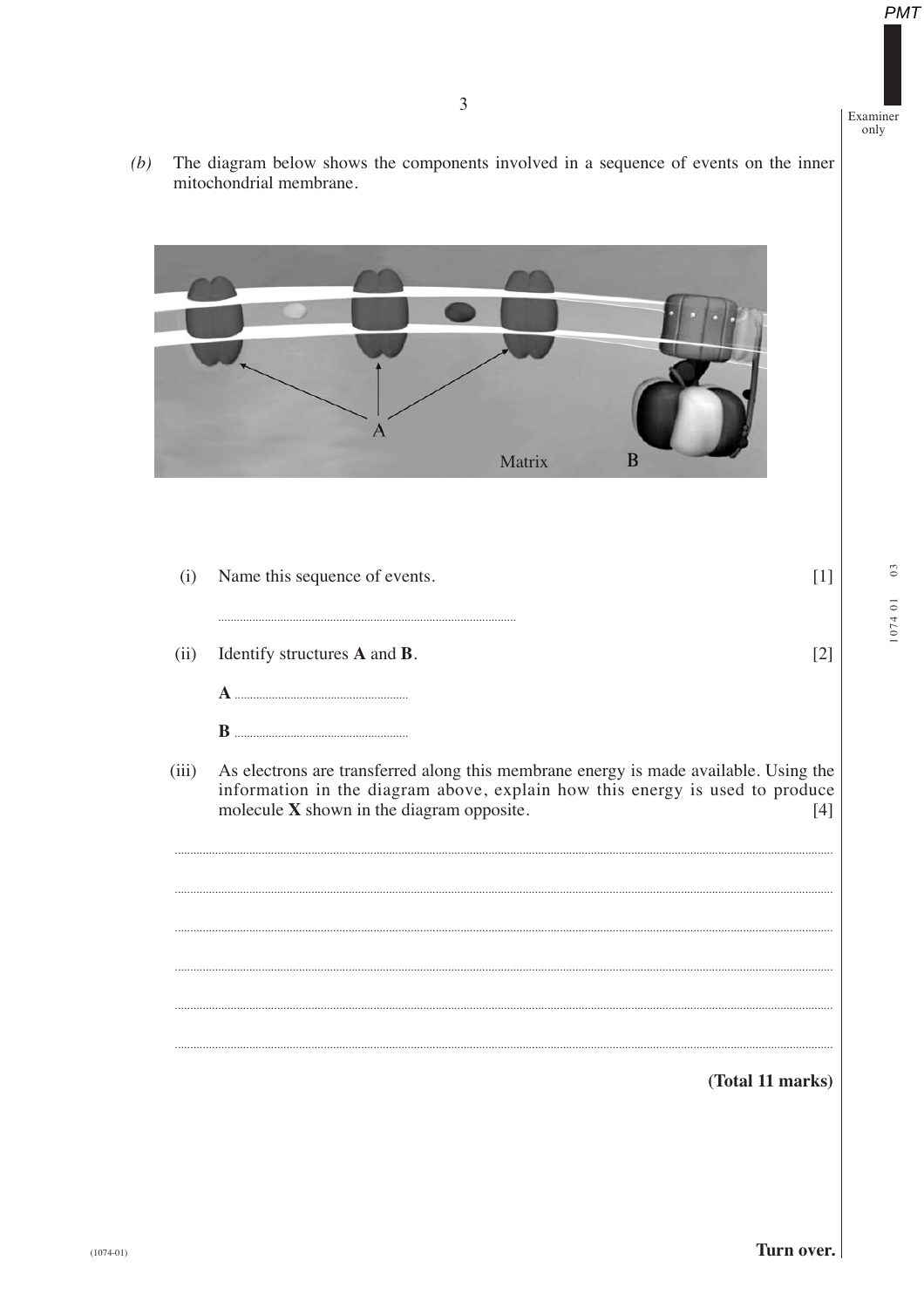only

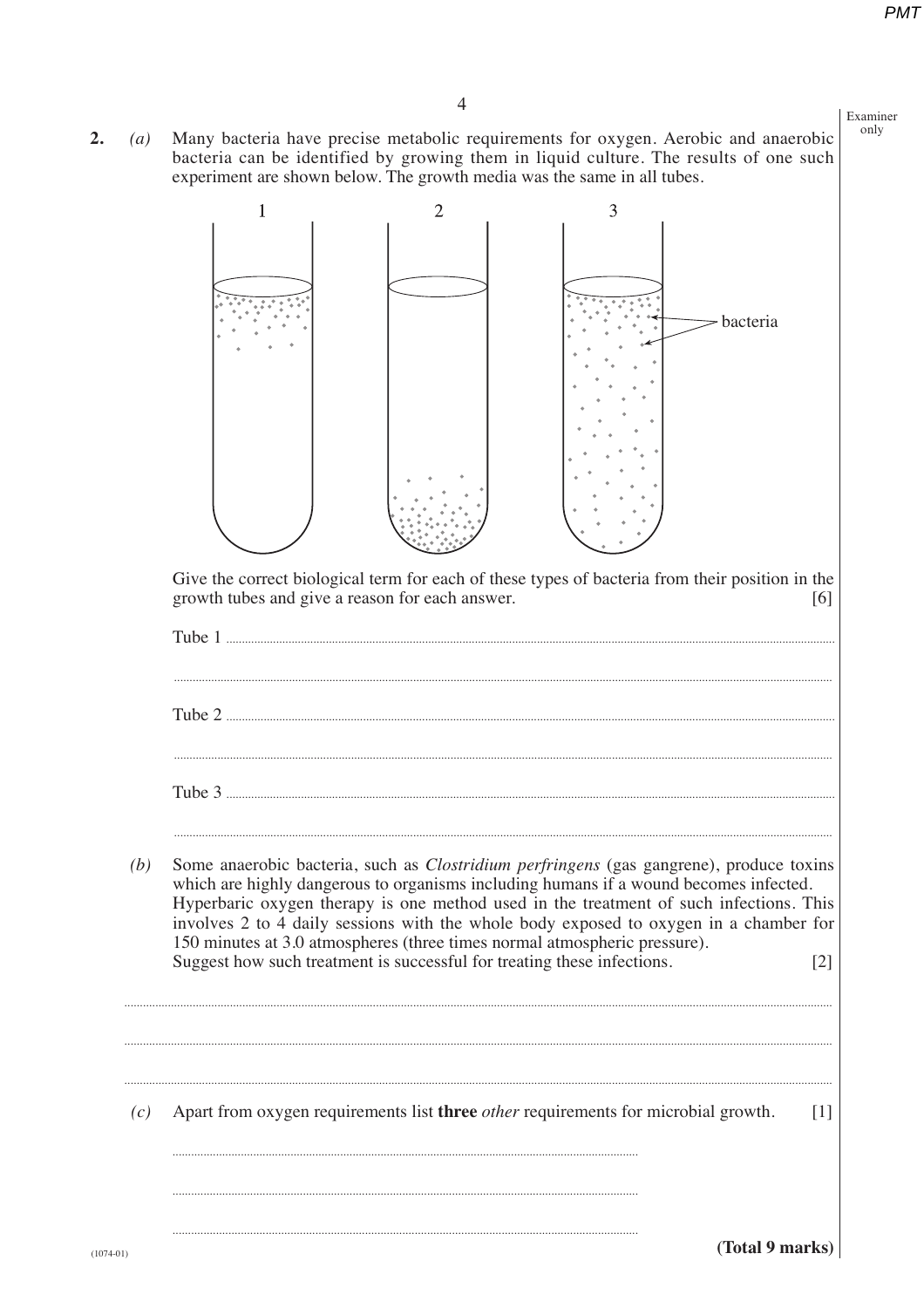Examiner only

**PMT** 

3. Muscle cells were broken up and separated into fractions. Samples of each fraction were incubated with (i) glucose and (ii) pyruvate (pyruvic acid).

Tests were carried out for the production of carbon dioxide and lactate (lactic acid) in each sample. The results are given in the table below.

| Cell fraction          | Incubated with glucose |          | Incubated with pyruvate |         |
|------------------------|------------------------|----------|-------------------------|---------|
|                        | Carbon dioxide         | Lactate  | Carbon dioxide          | Lactate |
| Ribosomes              | absent                 | absent   | absent                  | absent  |
| Mitochondria           | absent                 | absent   | produced                | absent  |
| Cytoplasmic<br>residue | absent                 | produced | absent                  | absent  |

Using your knowledge of respiration explain the results obtained with each cell fraction.  $(a)$ 

Mitochondria

Ribosomes

Cytoplasmic residue  $[2]$ 

 $(b)$ Explain why no carbon dioxide is evolved when cyanide is added to the mitochondrial fraction prior to incubation.  $\lceil 2 \rceil$ 

(Total 7 marks)

 $[1]$ 

 $[2]$ 

Turn over.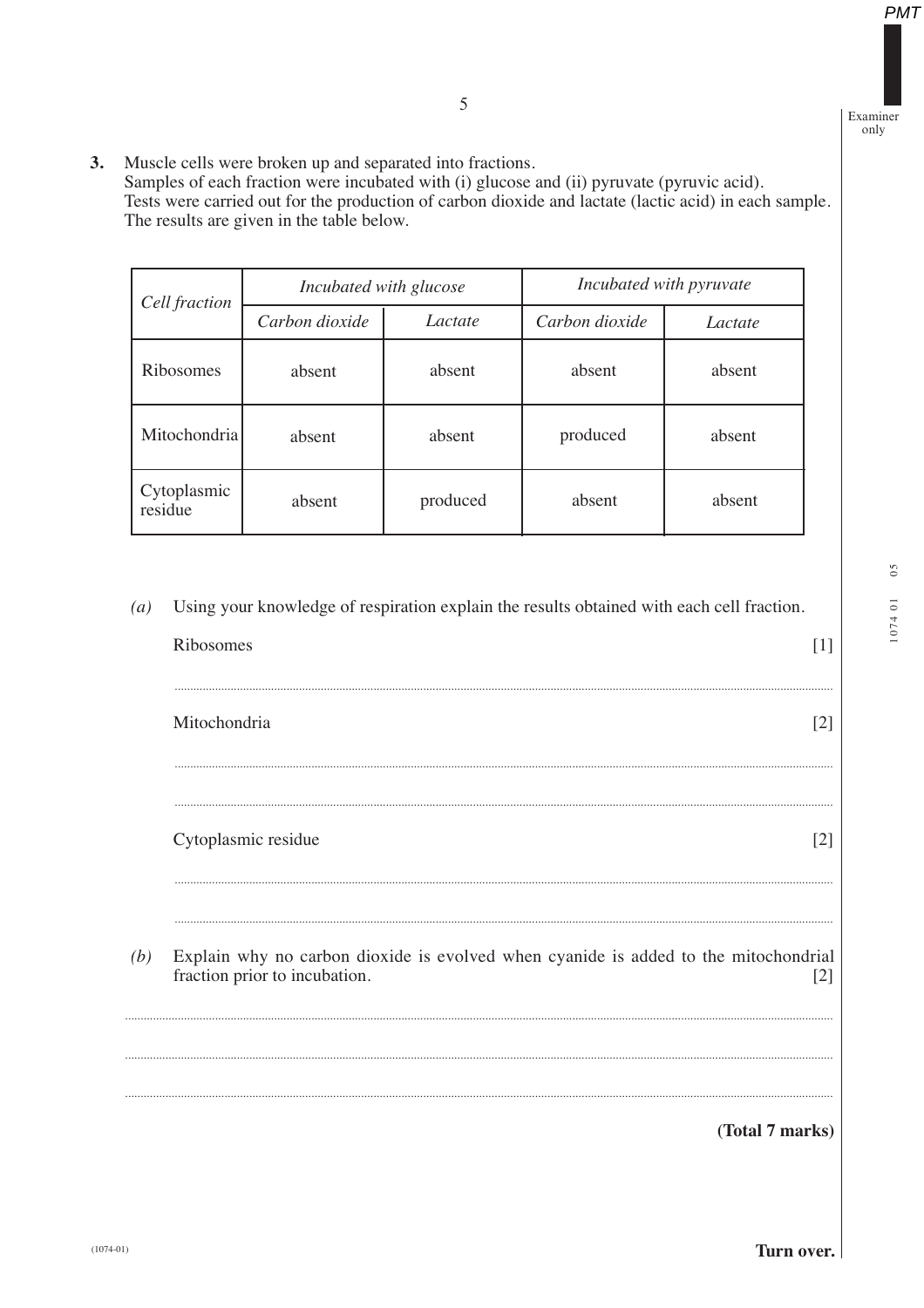$\frac{1}{\text{only}}$ 

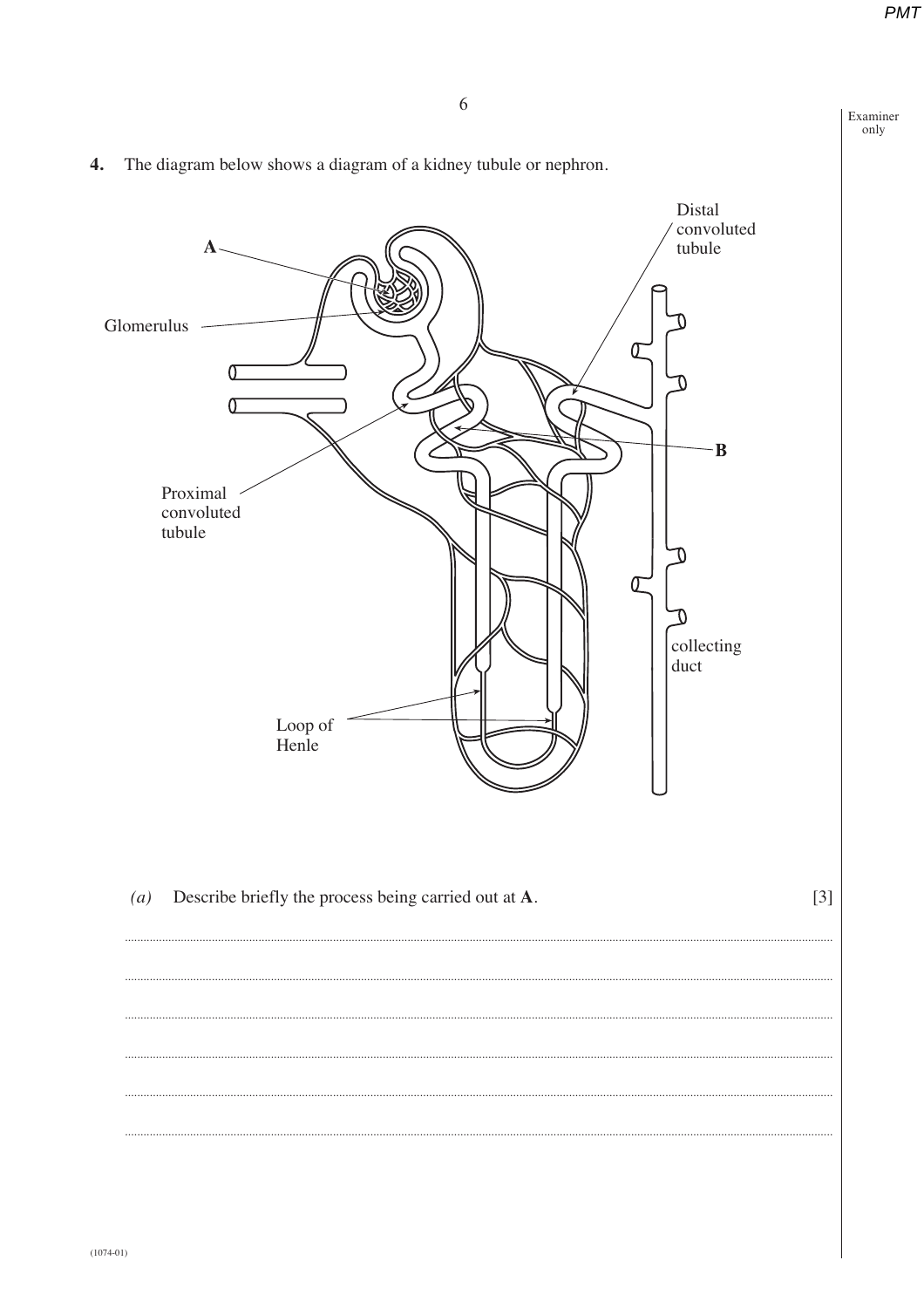Examiner only

*(b)* The diagram below shows a section of capillary from region **A** of the nephron.



*(c)* (i) Name the process being carried out at **B** of the nephron. [1]

**..............................................................................................**

(ii) Tick the correct boxes below to show how each molecule moves into the bloodstream at **B**.  $[3]$ 

|             | Transport mechanism          |                         |                       |
|-------------|------------------------------|-------------------------|-----------------------|
| Molecule    | <b>Facilitated Diffusion</b> | <b>Active Transport</b> | <i><b>Osmosis</b></i> |
| Glucose     |                              |                         |                       |
| Amino Acids |                              |                         |                       |
| Water       |                              |                         |                       |
| Sodium ions |                              |                         |                       |

 $07$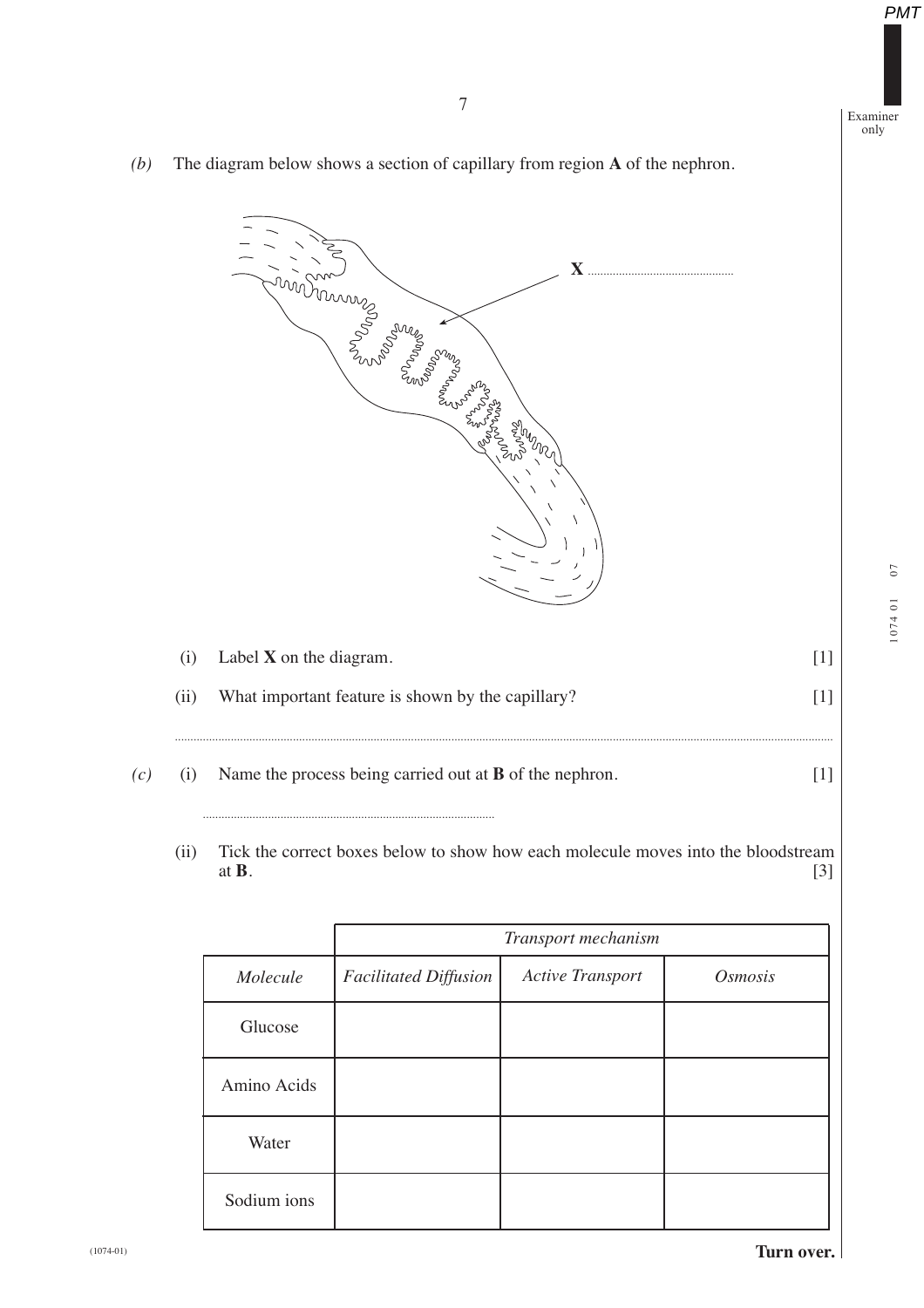Examiner only

The Loop of Henle is important in producing a medulla with a low water potential. This  $(d)$ allows the movement of water from the collecting duct under hormonal control. For the mammals listed below, explain the difference in length of this structure.  $[3]$ 

| ( )tter                                                                                                                                                                                   |
|-------------------------------------------------------------------------------------------------------------------------------------------------------------------------------------------|
|                                                                                                                                                                                           |
| Human                                                                                                                                                                                     |
|                                                                                                                                                                                           |
|                                                                                                                                                                                           |
|                                                                                                                                                                                           |
| There is a medical condition (diabetes insipidus) where the body produces large quantities<br>of dilute urine containing no glucose. With reference to hormonal control, suggest why this |

 $[1]$ 

(Total 13 marks)

 $(e)$ 

occurs.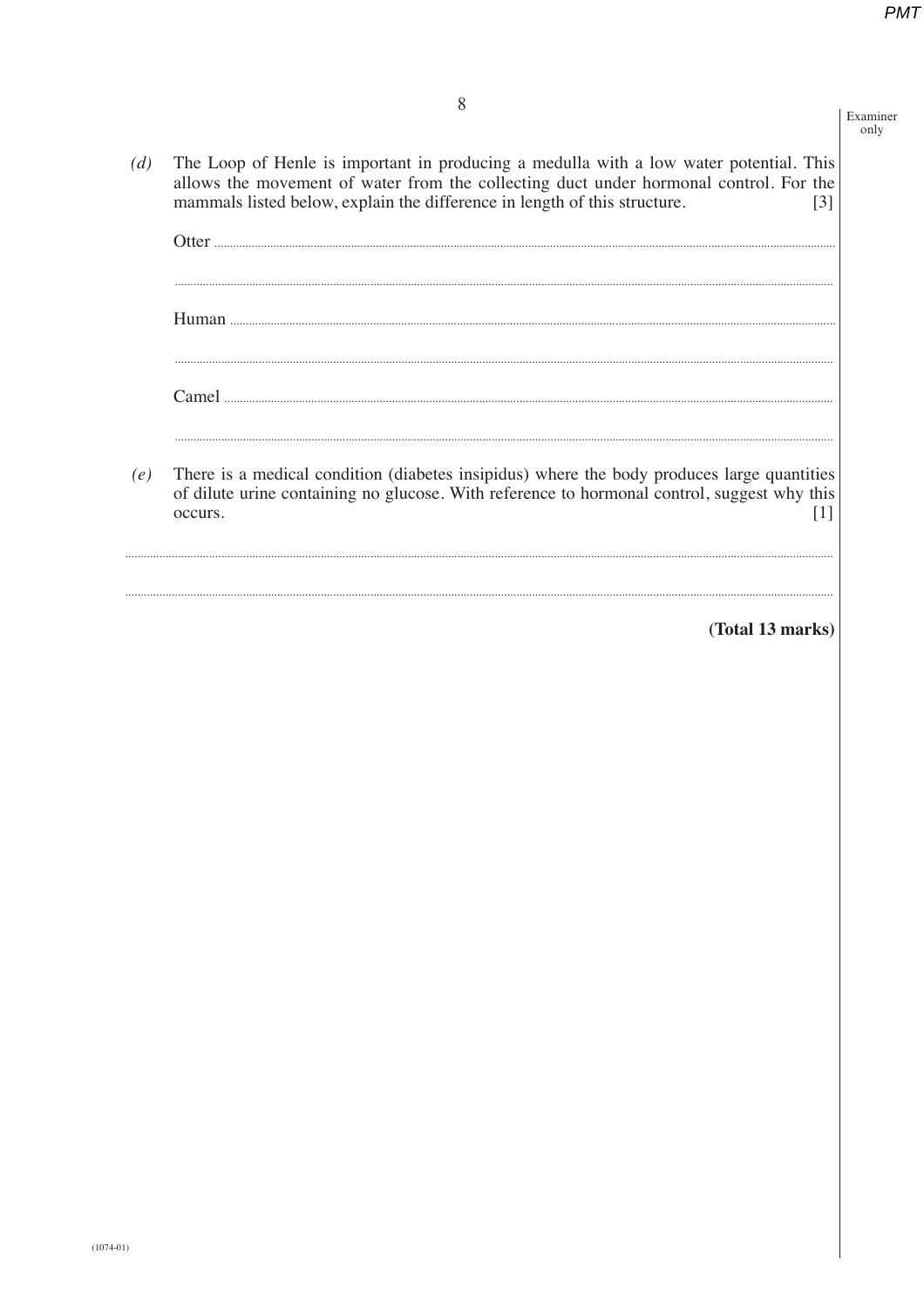Examiner only

**5.** The following diagram shows a simplified diagram of the nitrogen cycle.

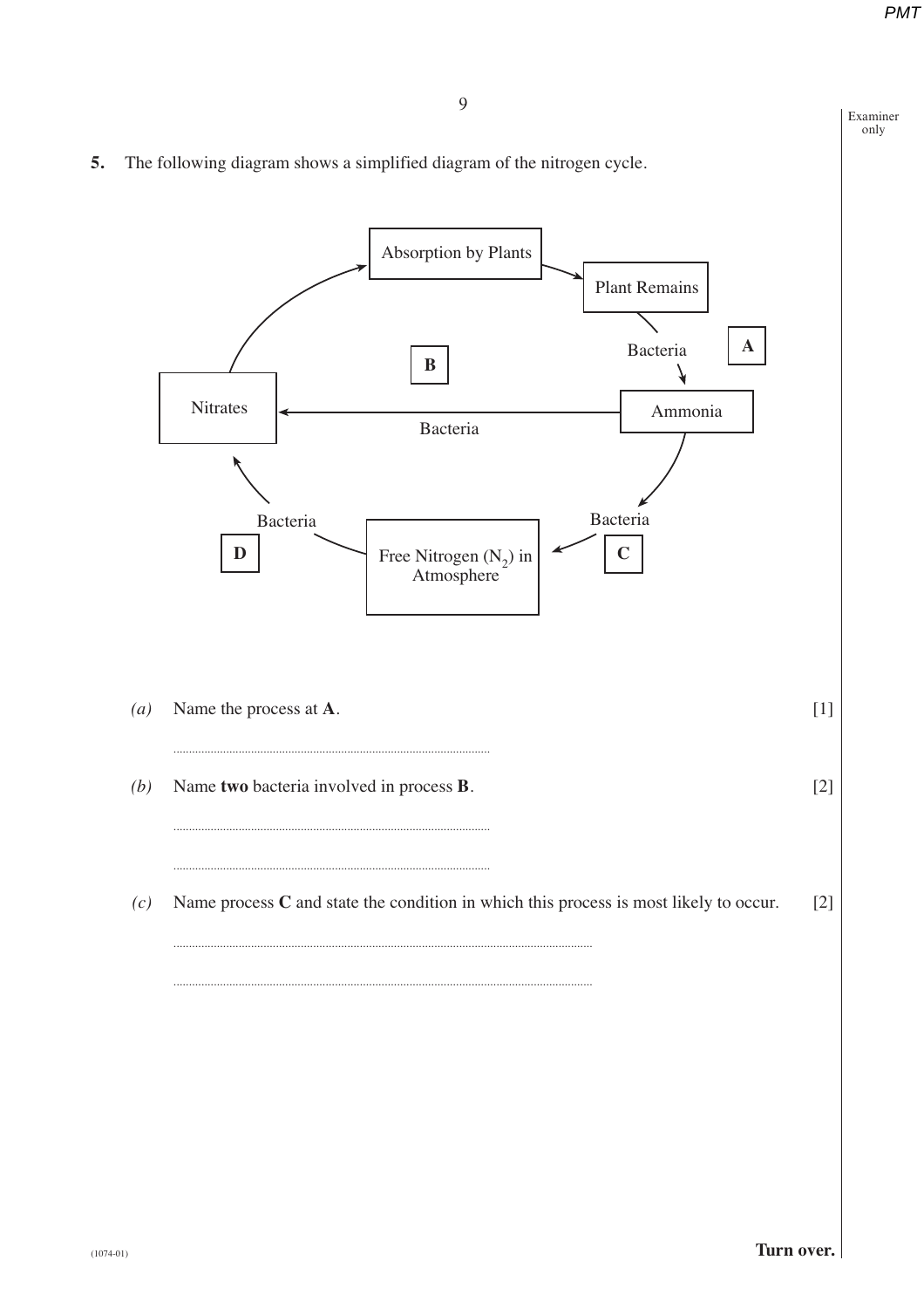Examiner only

*(d)* Most nitrogen-fixing bacteria form symbiotic associations with leguminous plants, where they are provided with nutrients by the plant and protected from oxygen. Oxygen inhibits the enzyme (nitrogenase) required for **nitrogen fixation**. *Azotobacter* are free-living in soil and have the ability to fix atmospheric nitrogen by converting it to ammonia. Like other nitrogenases, *Azotobacter* nitrogenase is oxygensensitive, but it is believed that the extremely high respiration rate of *Azotobacter* protects the nitrogenase.

- (i) Name the bacteria which form the symbiotic relationship with leguminous plants. [1]
- (ii) A type of haemoglobin is present in root nodules. How does this limit the exposure of bacteria in the root nodule to oxygen? [1]

**....................................................................................................................................................................................................................**

*(e)* Using your knowledge of respiration, suggest how the high metabolic rate of *Azotobacter* would protect nitrogenase from oxygen. [2]

**....................................................................................................................................................................................................................................**

**....................................................................................................................................................................................................................................**

**....................................................................................................................................................................................................................................**

**.......................................................................................................................................**

*(f) Drosera* (Sundew) is a genus of plants which lives in some waterlogged soils. The plant is able to trap and digest insects on its sticky leaves. Suggest why this is vital to the survival of the plants.  $[2]$ 

**....................................................................................................................................................................................................................................**

**....................................................................................................................................................................................................................................**

**....................................................................................................................................................................................................................................**

**(Total 11 marks)**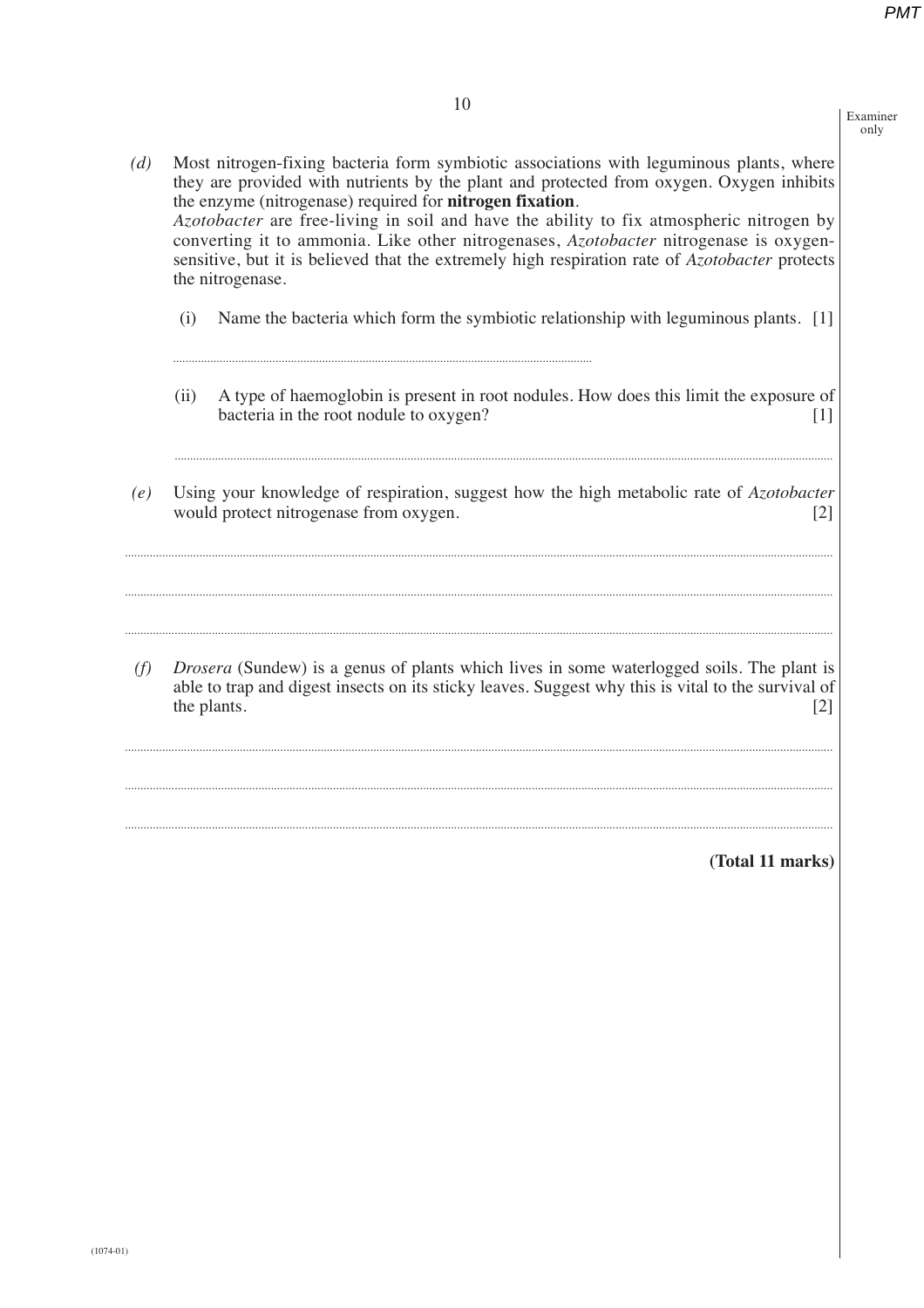Examiner only

**6.** An experiment was carried out to determine the environmental factor which triggers flowering in a species of plant. The plant was exposed to a number of different periods of this factor whether it flowered or not was recorded.

| Experiment 1                                                                                                            |                                                                                      |                                                         |  |  |
|-------------------------------------------------------------------------------------------------------------------------|--------------------------------------------------------------------------------------|---------------------------------------------------------|--|--|
| Long day<br>Short night                                                                                                 |                                                                                      |                                                         |  |  |
| <b>Experiment 2</b>                                                                                                     |                                                                                      |                                                         |  |  |
| Short day                                                                                                               | Long night                                                                           |                                                         |  |  |
| Experiment 3                                                                                                            |                                                                                      |                                                         |  |  |
| Short day                                                                                                               | Long                                                                                 | night                                                   |  |  |
|                                                                                                                         |                                                                                      | Long night interrupted by<br>a period exposed to light. |  |  |
| <b>Results</b><br>Experiment 1<br>No flowering<br><b>Experiment 2</b><br>Plant flowered<br>Experiment 3<br>No flowering |                                                                                      |                                                         |  |  |
| $\left(a\right)$                                                                                                        | Explain these results using your knowledge of phytochromes.                          | $\lceil 3 \rceil$                                       |  |  |
| (b)                                                                                                                     | Using the results above, what category of plant is this?                             | $[1]$                                                   |  |  |
| (c)                                                                                                                     | Suggest why horticulturalists need to know what conditions plants require to flower. | $[1]$                                                   |  |  |
|                                                                                                                         |                                                                                      | (Total 5 marks)                                         |  |  |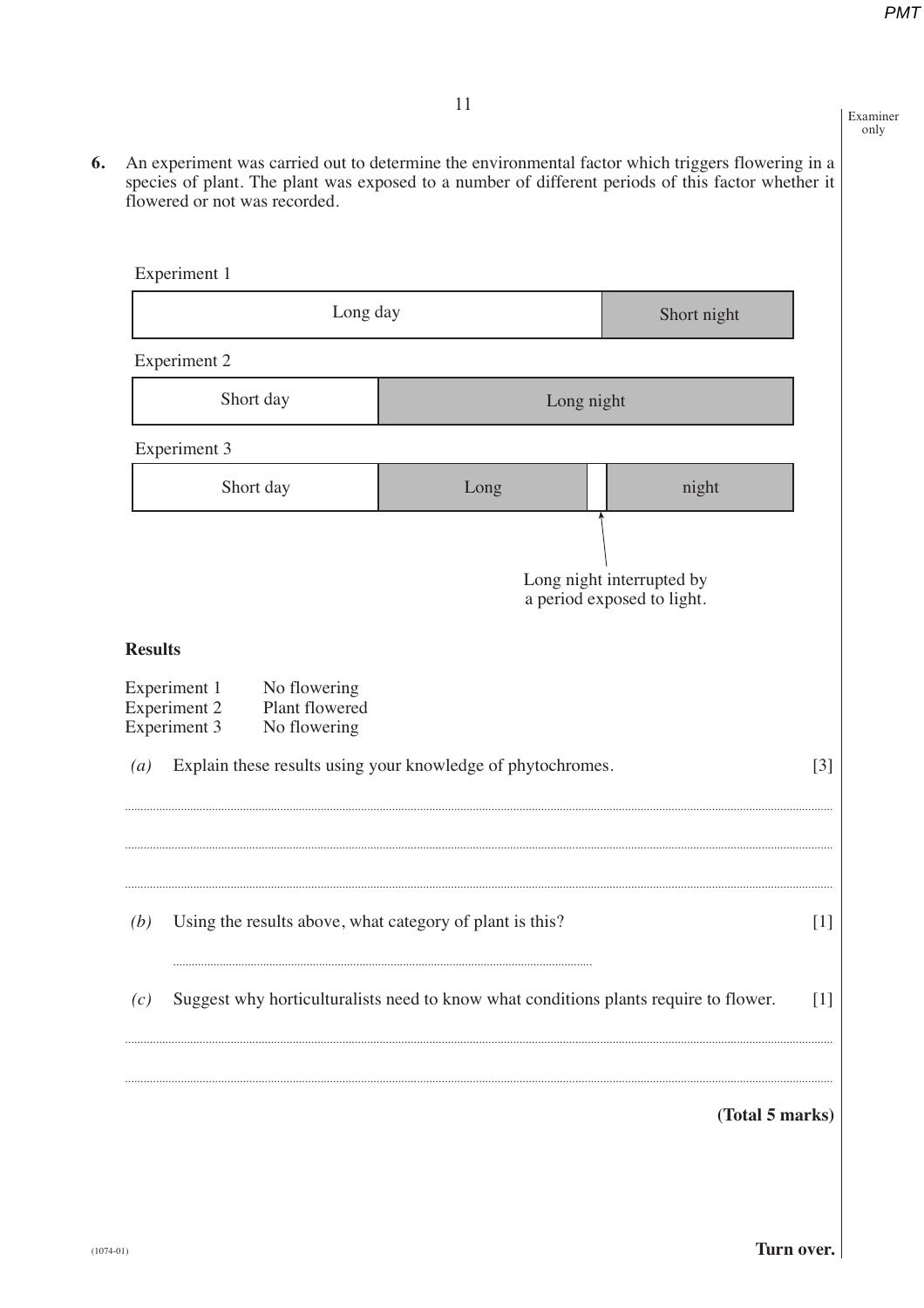only



*From Basham TA (1965) "Photosynthesis: The path of carbon." In Plant Biochemistry, 2nd ed., J Bonner & E Varner, eds. Academic Press NY pp. 875-902*

Alanine, glycine, glutamic acid, serine and aspartic acid are all amino acids.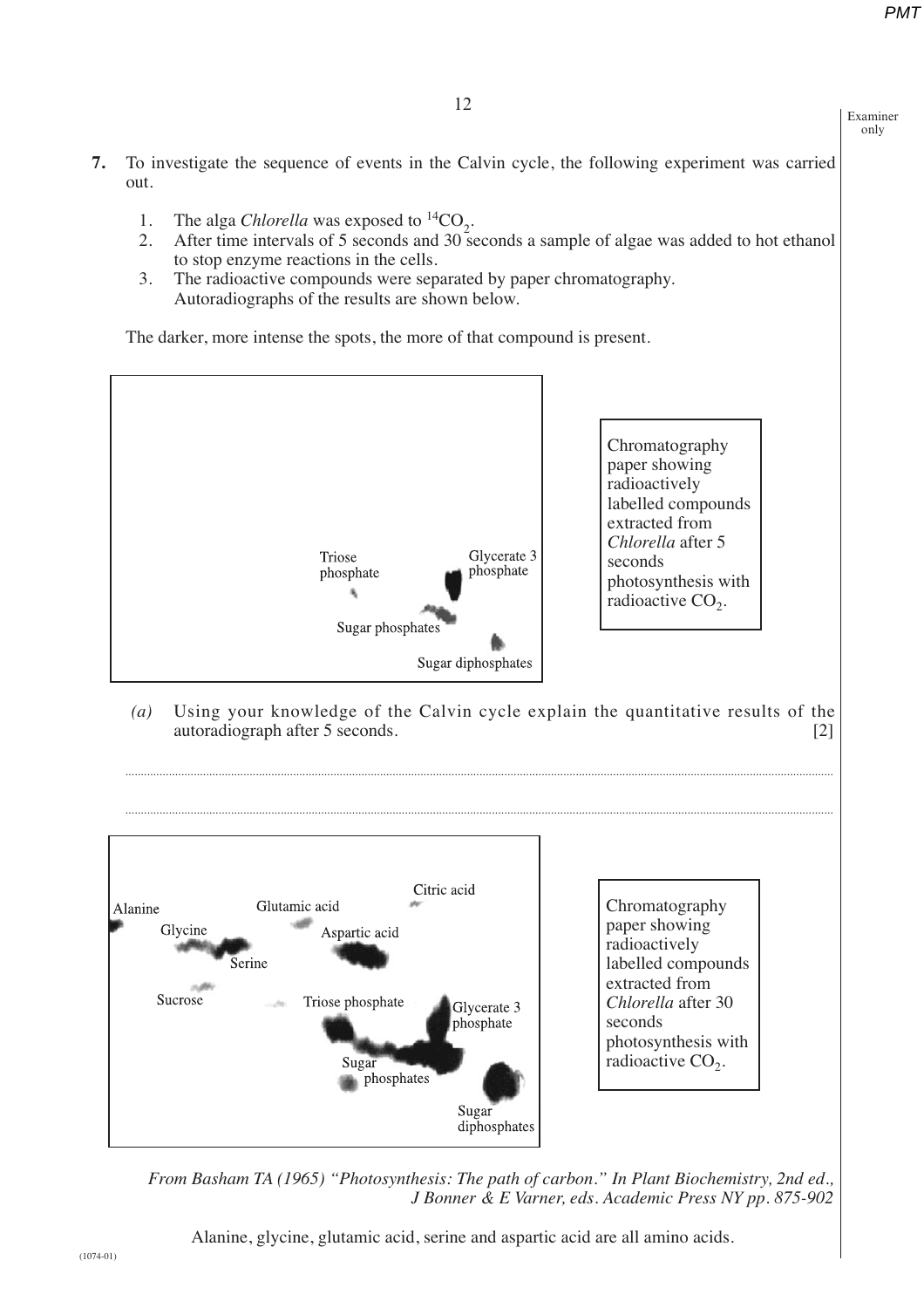|     | 13                                                                                                                                                    | Examiner<br>only |  |
|-----|-------------------------------------------------------------------------------------------------------------------------------------------------------|------------------|--|
| (b) | What further information can be determined from the autoradiograph after 30 seconds?                                                                  | $[3]$            |  |
|     |                                                                                                                                                       |                  |  |
| (c) | What further compounds would you expect to see after 300 seconds?                                                                                     | $[2]$            |  |
| (d) | The Calvin cycle depends on products of the light dependent stage of photosynthesis.<br>Name these two products.                                      | $[1]$            |  |
| (e) | The light dependent stage involves both cyclic and non-cyclic photophosphorylation.<br>Explain what is meant by<br>Cyclic photophosphorylation<br>(i) | $[2]$            |  |
|     | Non-cyclic photophosphorylation<br>(ii)                                                                                                               | [4]              |  |
|     | (Total 14 marks)                                                                                                                                      |                  |  |
|     |                                                                                                                                                       |                  |  |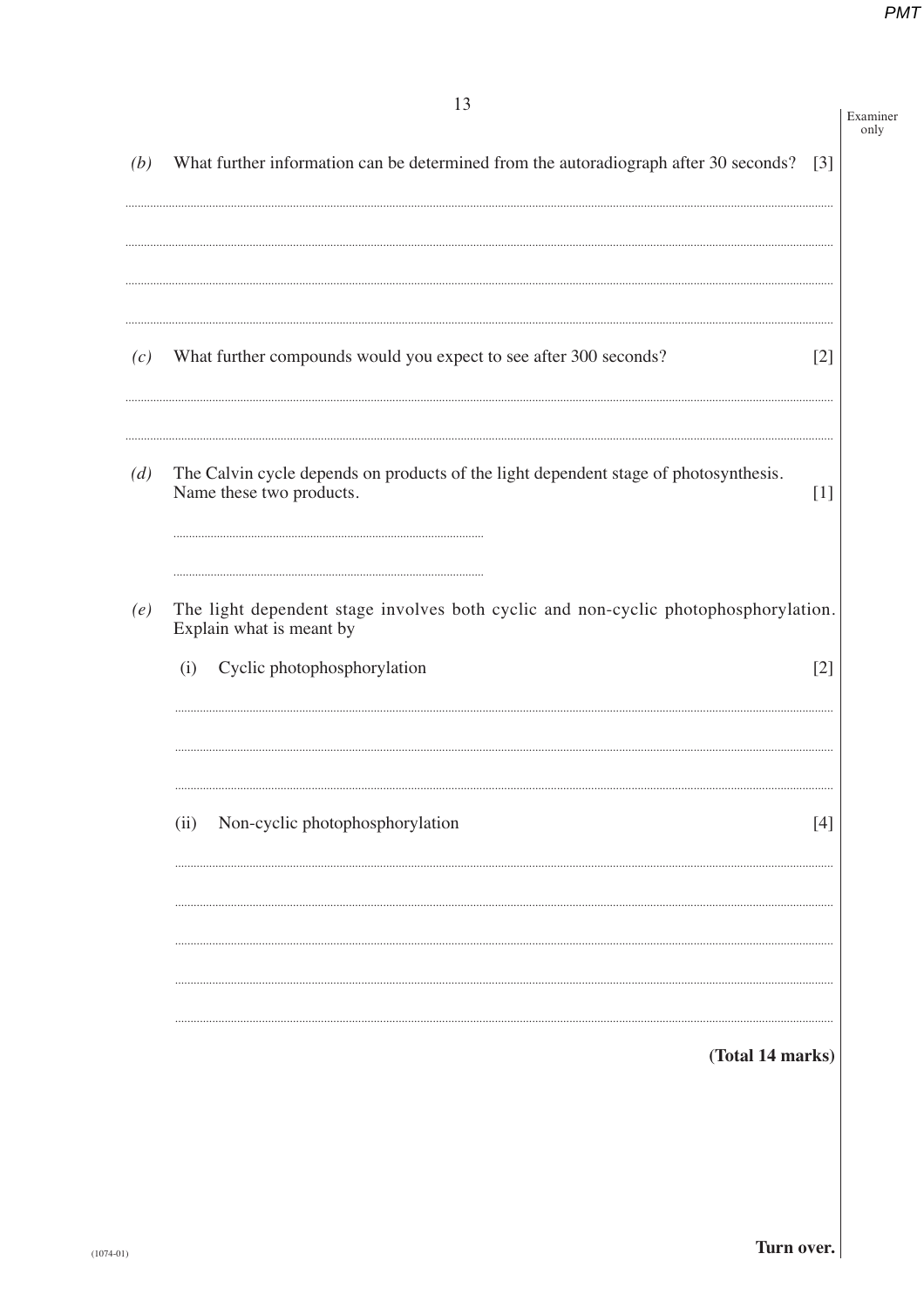|           |                   | 14                                                                                                         | Examiner<br>only |
|-----------|-------------------|------------------------------------------------------------------------------------------------------------|------------------|
|           |                   | Answer one of the following questions.                                                                     |                  |
|           |                   | Any diagrams included in your answer must be fully annotated.                                              |                  |
| Either,   | $\left( a\right)$ | Describe the advantages and disadvantages of chemical and biological control.<br>$[10]$                    |                  |
| <b>Or</b> | (b)               | Using a labelled diagram of a synapse, explain how impulses are transmitted<br>$[10]$<br>across a synapse. |                  |
|           |                   |                                                                                                            |                  |
|           |                   |                                                                                                            |                  |
|           |                   |                                                                                                            |                  |
|           |                   |                                                                                                            |                  |
|           |                   |                                                                                                            |                  |
|           |                   |                                                                                                            |                  |
|           |                   |                                                                                                            |                  |
|           |                   |                                                                                                            |                  |
|           |                   |                                                                                                            |                  |
|           |                   |                                                                                                            |                  |
|           |                   |                                                                                                            |                  |
|           |                   |                                                                                                            |                  |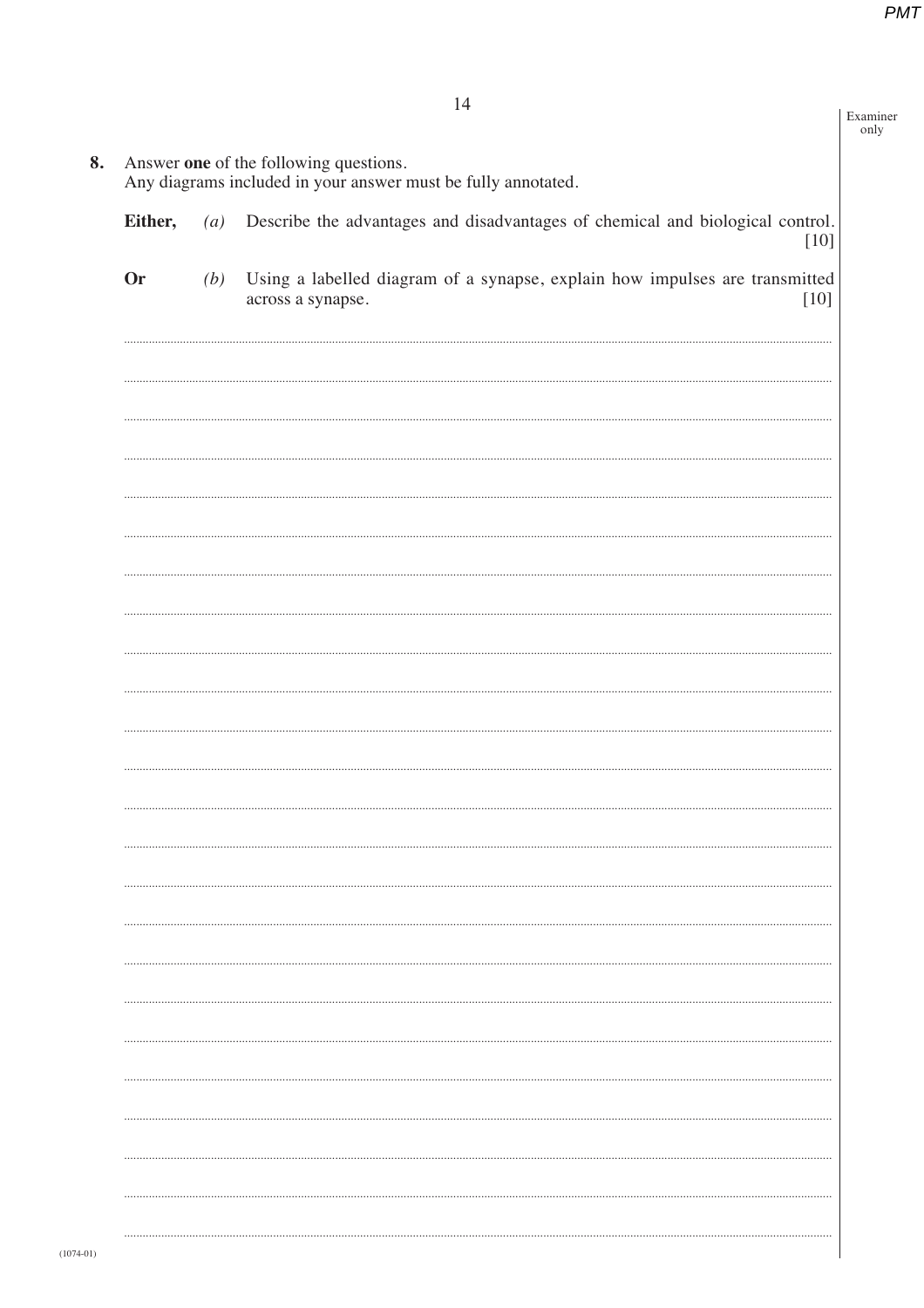| 15 |                  |
|----|------------------|
|    | Examiner<br>only |
|    |                  |
|    |                  |
|    |                  |
|    |                  |
|    |                  |
|    |                  |
|    |                  |
|    |                  |
|    |                  |
|    |                  |
|    |                  |
|    |                  |
|    |                  |
|    |                  |
|    |                  |
|    |                  |
|    |                  |
|    |                  |
|    |                  |
|    |                  |
|    |                  |
|    |                  |
|    |                  |
|    |                  |
|    |                  |
|    |                  |
|    |                  |
|    |                  |
|    |                  |
|    |                  |
|    |                  |
|    |                  |
|    |                  |
|    |                  |
|    |                  |
|    |                  |
|    |                  |
|    |                  |
|    |                  |
|    |                  |
|    |                  |
|    |                  |
|    |                  |
|    |                  |
|    |                  |
|    |                  |